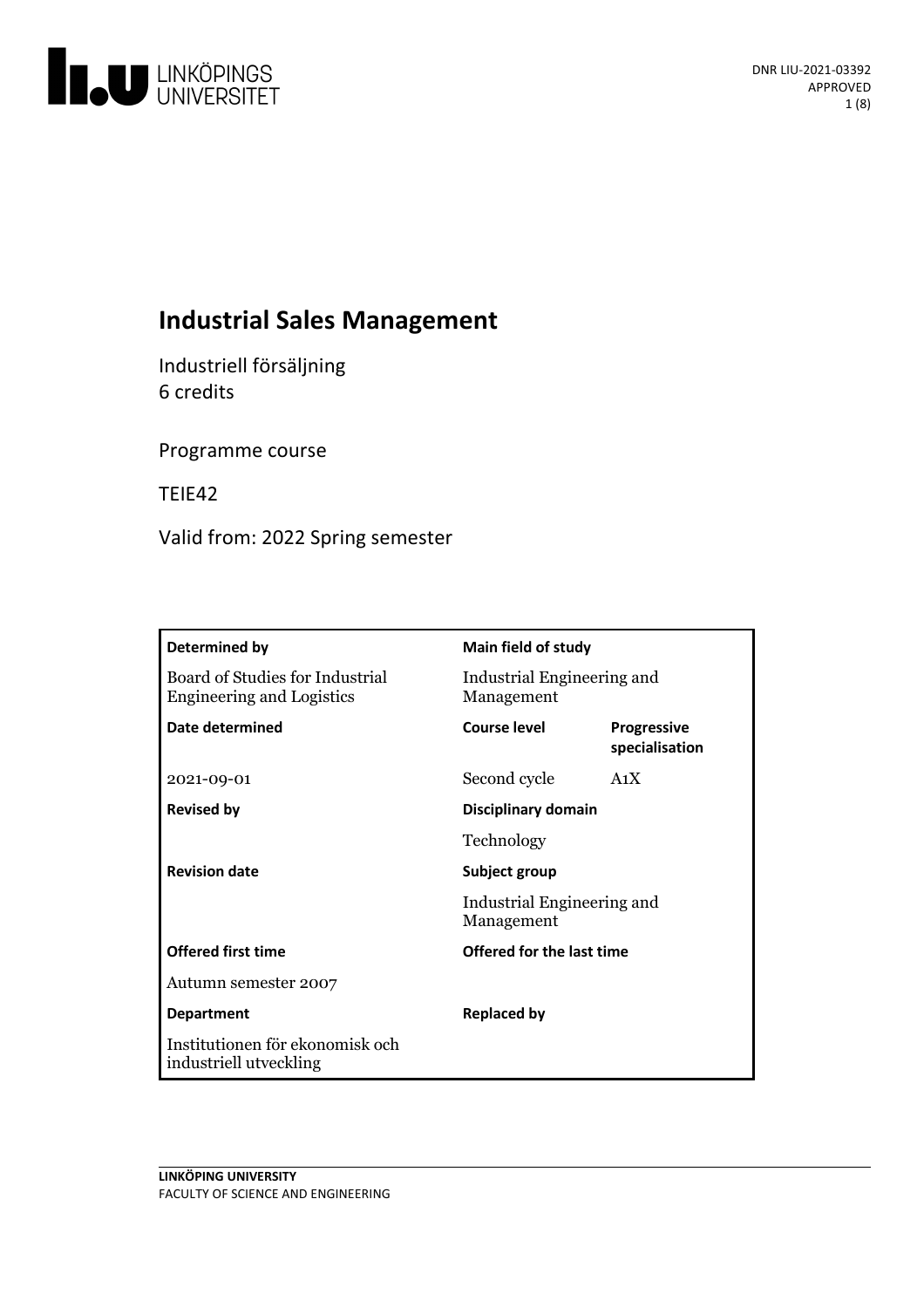# Course offered for

- Master of Science in Design and Product Development
- Master of Science in Energy Environment Management
- Master of Science in Industrial Engineering and Management
- Master of Science in Mechanical Engineering
- Master of Science in Industrial Engineering and Management International

# Prerequisites

Industrial engineering, fundamental marketing

# Examination

UPG1 Oral and written examination 6 credits U, 3, 4, 5

# Grades

Four-grade scale, LiU, U, 3, 4, 5

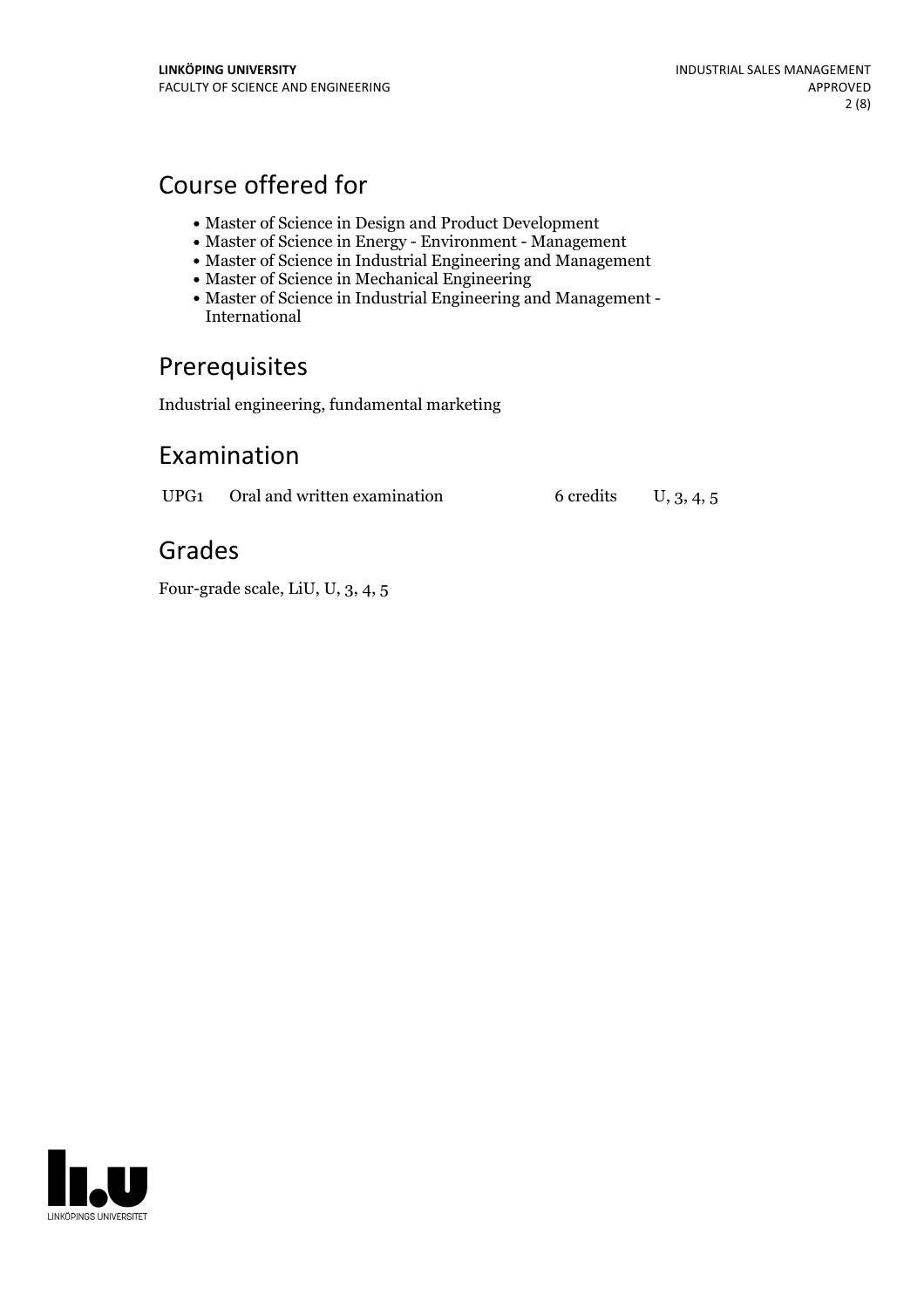# Other information

### **About teaching and examination language**

The teaching language is presented in the Overview tab for each course. The examination language relates to the teaching language as follows:

- If teaching language is "Swedish", the course as a whole could be given in Swedish, or partly in English. Examination language is Swedish, but parts
- of the examination can be in English. If teaching language is "English", the course as <sup>a</sup> whole is taught in English. Examination language is English. If teaching language is "Swedish/English", the course as <sup>a</sup> whole will be
- taught in English if students without prior knowledge of the Swedish language participate. Examination language is Swedish or English depending on teaching language.

### **Other**

The course is conducted in a manner where both men's and women's experience and knowledge are made visible and developed.

The planning and implementation of a course should correspond to the course syllabus. The course evaluation should therefore be conducted with the course syllabus as a starting point.

If special circumstances prevail, the vice-chancellor may in a special decision specify the preconditions for temporary deviations from this course syllabus, and delegate the right to take such decisions.

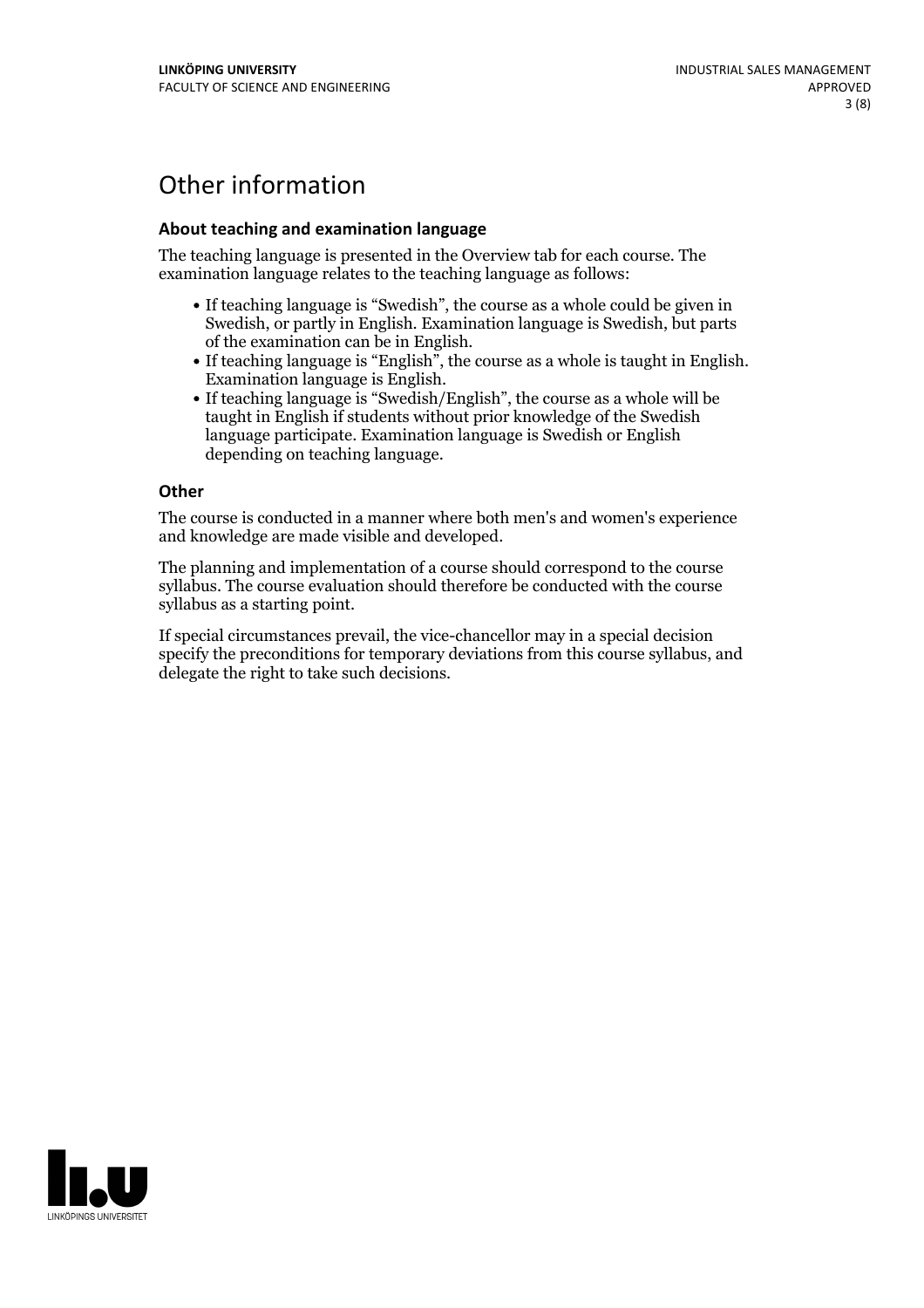# **Common rules**

## Course syllabus

A syllabus must be established for each course. The syllabus specifies the aim and contents of the course, and the prior knowledge that a student must have in order to be able to benefit from the course.

## Timetabling

Courses are timetabled after a decision has been made for this course concerning its assignment to a timetable module.

## Interruption in and deregistration from a course

The LiU decision, Guidelines concerning confirmation of participation in education (Dnr LiU-2020-02256), states that interruptions in study are to be recorded in Ladok. Thus, all students who do not participate in a course for which they have registered must record the interruption, such that the registration on the course can be removed. Deregistration from or interrupting a course is carried out using <sup>a</sup> web-based form: https://www.lith.liu.se/for- [studenter/kurskomplettering?l=en.](https://www.lith.liu.se/for-studenter/kurskomplettering?l=en)

## Cancelled courses and changes to the course syllabus

Courses with few participants (fewer than 10) may be cancelled or organised in a manner that differs from that stated in the course syllabus. The Dean is to deliberate and decide whether a course is to be cancelled or changed from the course syllabus.

## Guidelines relating to examinations and examiners

For details, see Guidelines for education and examination for first-cycle and second-cycle education at Linköping University, Dnr LiU-2020-04501 [\(http://styrdokument.liu.se/Regelsamling/VisaBeslut/917592\)](http://styrdokument.liu.se/Regelsamling/VisaBeslut/917592).

An examiner must be employed as a teacher at LiU according to the LiU Regulations for Appointments, Dnr LiU-2021-01204 [\(https://styrdokument.liu.se/Regelsamling/VisaBeslut/622784](https://styrdokument.liu.se/Regelsamling/VisaBeslut/622784)). For courses in second-cycle, the following teachers can be appointed as examiner: Professor (including Adjunct and Visiting Professor), Associate Professor (including Adjunct), Senior Lecturer (including Adjunct and Visiting Senior Lecturer), Research Fellow, or Postdoc. For courses in first-cycle, Assistant Lecturer (including Adjunct and Visiting Assistant Lecturer) can also be appointed as examiner in addition to those listed for second-cycle courses. In exceptional cases, a Part-time Lecturer can also be appointed as an examiner at both first- and second cycle, see Delegation of authority for the Board of Faculty of Science and Engineering.

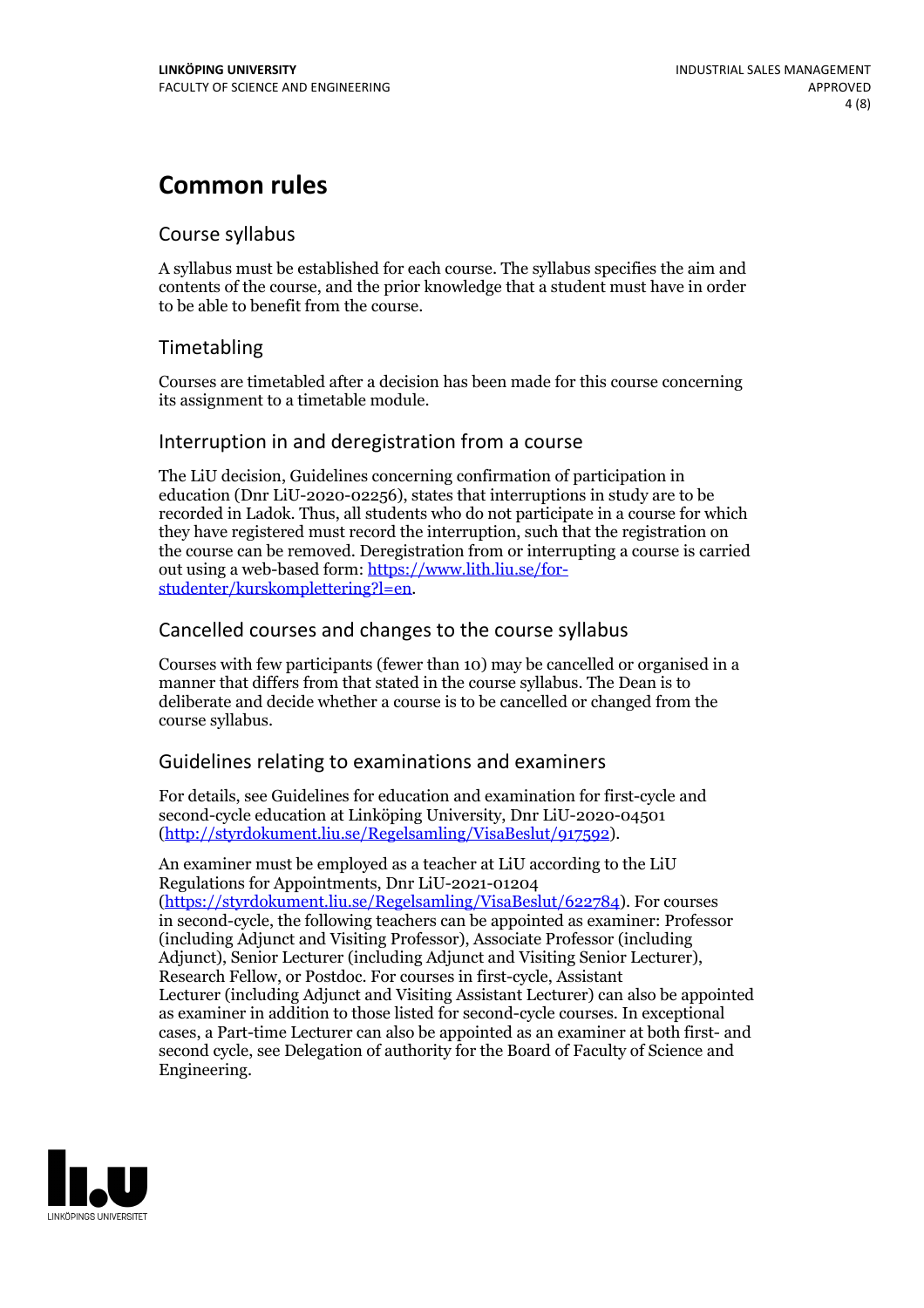## Forms of examination

### **Principles for examination**

Written and oral examinations and digital and computer-based examinations are held at least three times a year: once immediately after the end of the course, once in August, and once (usually) in one of the re-examination periods. Examinations held at other times are to follow a decision of the faculty programme board.

Principles for examination scheduling for courses that follow the study periods:

- courses given in VT1 are examined for the first time in March, with re-examination in June and August
- courses given in VT2 are examined for the first time in May, with re-examination in August and October
- courses given in HT1 are examined for the first time in October, with re-examination in January and August
- courses given in HT2 are examined for the first time in January, with re-examination in March and in August.

The examination schedule is based on the structure of timetable modules, but there may be deviations from this, mainly in the case of courses that are studied and examined for several programmes and in lower grades (i.e. 1 and 2).

Examinations for courses that the faculty programme board has decided are to be held in alternate years are held three times during the school year in which the course is given according to the principles stated above.

Examinations for courses that are cancelled orrescheduled such that they are not given in one or several years are held three times during the year that immediately follows the course, with examination scheduling that corresponds to the scheduling that was in force before the course was cancelled or rescheduled.

When a course, or a written examination (TEN, DIT, DAT), is given for the last time, the regular examination and two re-examinations will be offered. Thereafter, examinations are phased out by offering three examinations during the following academic year at the same times as the examinations in any substitute course. If there is no substitute course, three examinations will be offered during re- examination periods during the following academic year. Other examination times are decided by the faculty programme board. In all cases above, the examination is also offered one more time during the academic year after the following, unless the faculty programme board decides otherwise. In total, 6 re-examinations are offered, of which 2 are regular re-examinations. In the examination registration system, the examinations given for the penultimate time and the last time are denoted.

If a course is given during several periods of the year (for programmes, or on different occasions for different programmes) the faculty programme board or boards determine together the scheduling and frequency of re-examination occasions.

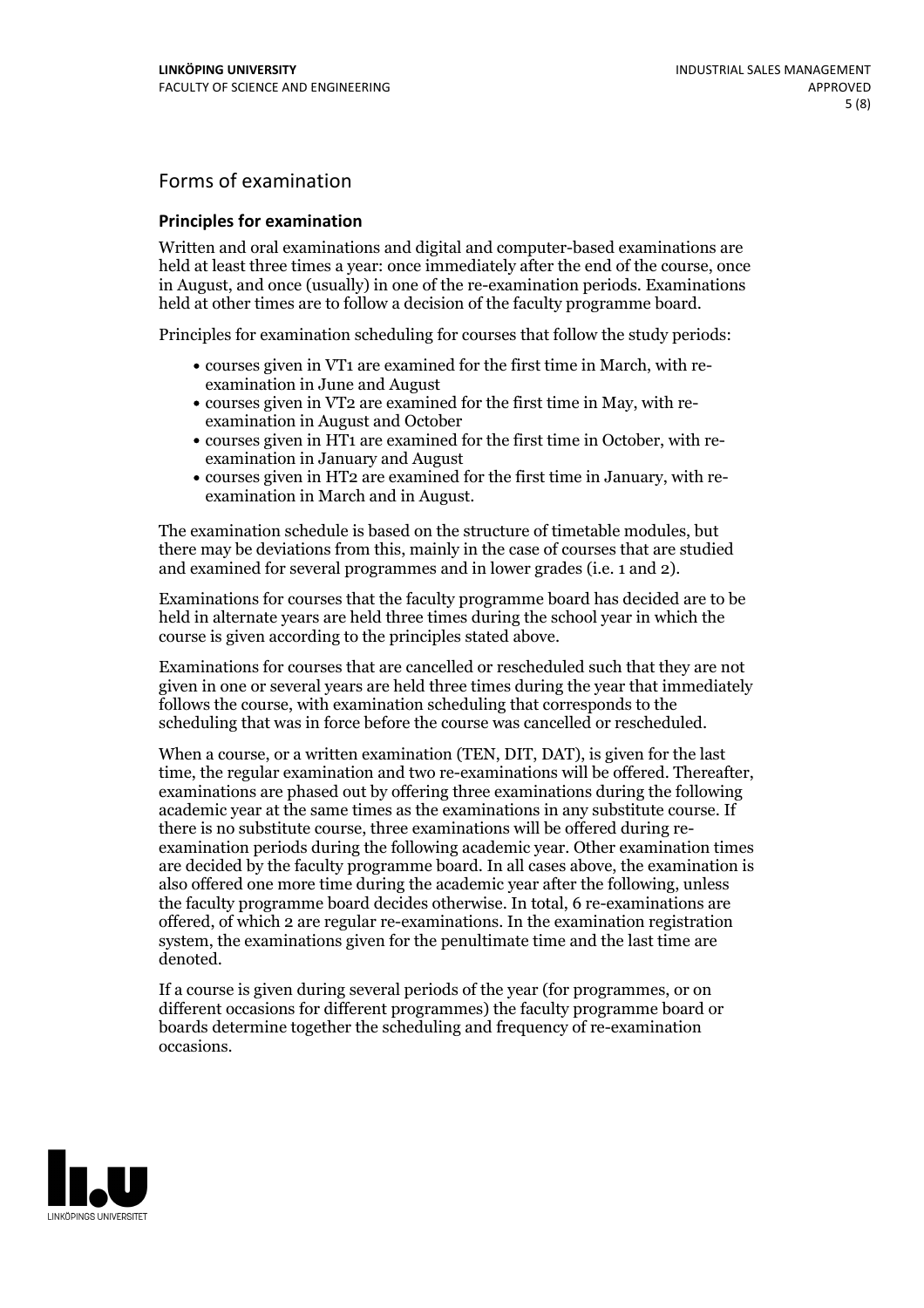### **Retakes of other forms of examination**

Regulations concerning retakes of other forms of examination than written examinations and digital and computer-based examinations are given in the LiU guidelines for examinations and examiners, [http://styrdokument.liu.se/Regelsamling/VisaBeslut/917592.](http://styrdokument.liu.se/Regelsamling/VisaBeslut/917592)

### **Course closure**

For Decision on Routines for Administration of the Discontinuation of Educational Programs, Freestanding Courses and Courses in Programs, see DNR LiU-2021-04782. After a decision on closure and after the end of the discontinuation period, the students are referred to a replacement course (or similar) according to information in the course syllabus or programme syllabus. If a student has passed some part/parts of a closed program course but not all, and there is an at least partially replacing course, an assessment of crediting can be made. Any crediting of course components is made by the examiner.

#### **Registration for examination**

In order to take an written, digital or computer-based examination, registration in advance is mandatory, see decision in the university's rule book [https://styrdokument.liu.se/Regelsamling/VisaBeslut/622682.](https://styrdokument.liu.se/Regelsamling/VisaBeslut/622682) An unregistered student can thus not be offered a place. The registration is done at the Student Portal or in the LiU-app during the registration period. The registration period opens 30 days before the date of the examination and closes 10 days before the date of the examination. Candidates are informed of the location of the examination by email, four days in advance.

### **Code of conduct for students during examinations**

Details are given in a decision in the university's rule book: <http://styrdokument.liu.se/Regelsamling/VisaBeslut/622682>.

#### **Retakes for higher grade**

Students at the Institute of Technology at LiU have the right to retake written examinations and digital and computer-based examinations in an attempt to achieve a higher grade. This is valid for all examination components with code "TEN", "DIT" and "DAT". The same right may not be exercised for other examination components, unless otherwise specified in the course syllabus.

A retake is not possible on courses that are included in an issued degree diploma.

#### **Grades**

The grades that are preferably to be used are Fail (U), Pass (3), Pass not without distinction  $(4)$  and Pass with distinction  $(5)$ .

- Grades U, 3, 4, 5 are to be awarded for courses that have written or digital examinations.<br>• Grades Fail (U) and Pass (G) may be awarded for courses with a large
- degree of practical components such as laboratory work, project work and

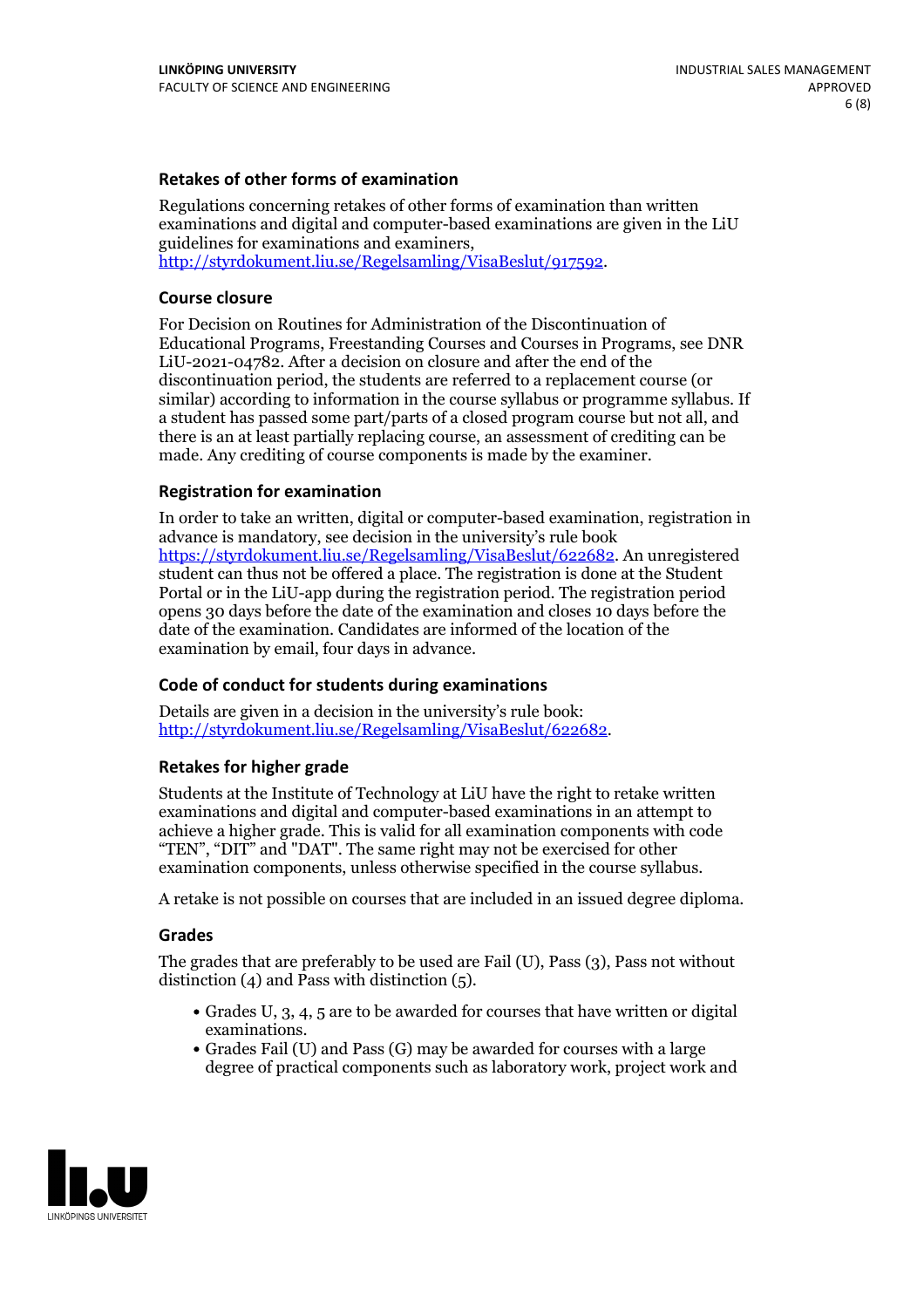group work.<br>• Grades Fail (U) and Pass (G) are to be used for degree projects and other independent work.

### **Examination components**

The following examination components and associated module codes are used at the Faculty of Science and Engineering:

- Grades U, 3, 4, 5 are to be awarded for written examinations (TEN) and
- digital examinations (DIT).<br>• Examination components for which the grades Fail (U) and Pass (G) may be awarded are laboratory work (LAB), project work (PRA), preparatory written examination (KTR), digital preparatory written examination (DIK), oral examination (MUN), computer-based examination (DAT), home
- assignment (HEM), and assignment (UPG).<br>• Students receive grades either Fail (U) or Pass (G) for other examination components in which the examination criteria are satisfied principally through active attendance such as tutorial group (BAS) or examination item
- (MOM).<br>• Grades Fail (U) and Pass (G) are to be used for the examination components Opposition (OPPO) and Attendance at thesis presentation (AUSK) (i.e. part of the degree project).

In general, the following applies:

- 
- Mandatory course components must be scored and given <sup>a</sup> module code. Examination components that are not scored, cannot be mandatory. Hence, it is voluntary to participate in these examinations, and the voluntariness must be clearly stated. Additionally, if there are any associated conditions to
- the examination component, these must be clearly stated as well.<br>• For courses with more than one examination component with grades U,3,4,5, it shall be clearly stated how the final grade is weighted.

For mandatory components, the following applies (in accordance with the LiU Guidelines for education and examination for first-cycle and second-cycle education at Linköping University,<br>[http://styrdokument.liu.se/Regelsamling/VisaBeslut/917592\)](http://styrdokument.liu.se/Regelsamling/VisaBeslut/917592):

If special circumstances prevail, and if it is possible with consideration of the nature of the compulsory component, the examiner may decide to replace the compulsory component with another equivalent component.

For possibilities to alternative forms of examinations, the following applies (in accordance with the LiU Guidelines for education and examination for first-cycle [http://styrdokument.liu.se/Regelsamling/VisaBeslut/917592\)](http://styrdokument.liu.se/Regelsamling/VisaBeslut/917592):

If the LiU coordinator for students with disabilities has granted a student the right to an adapted examination for a written examination in an examination hall, the student has the right to it.